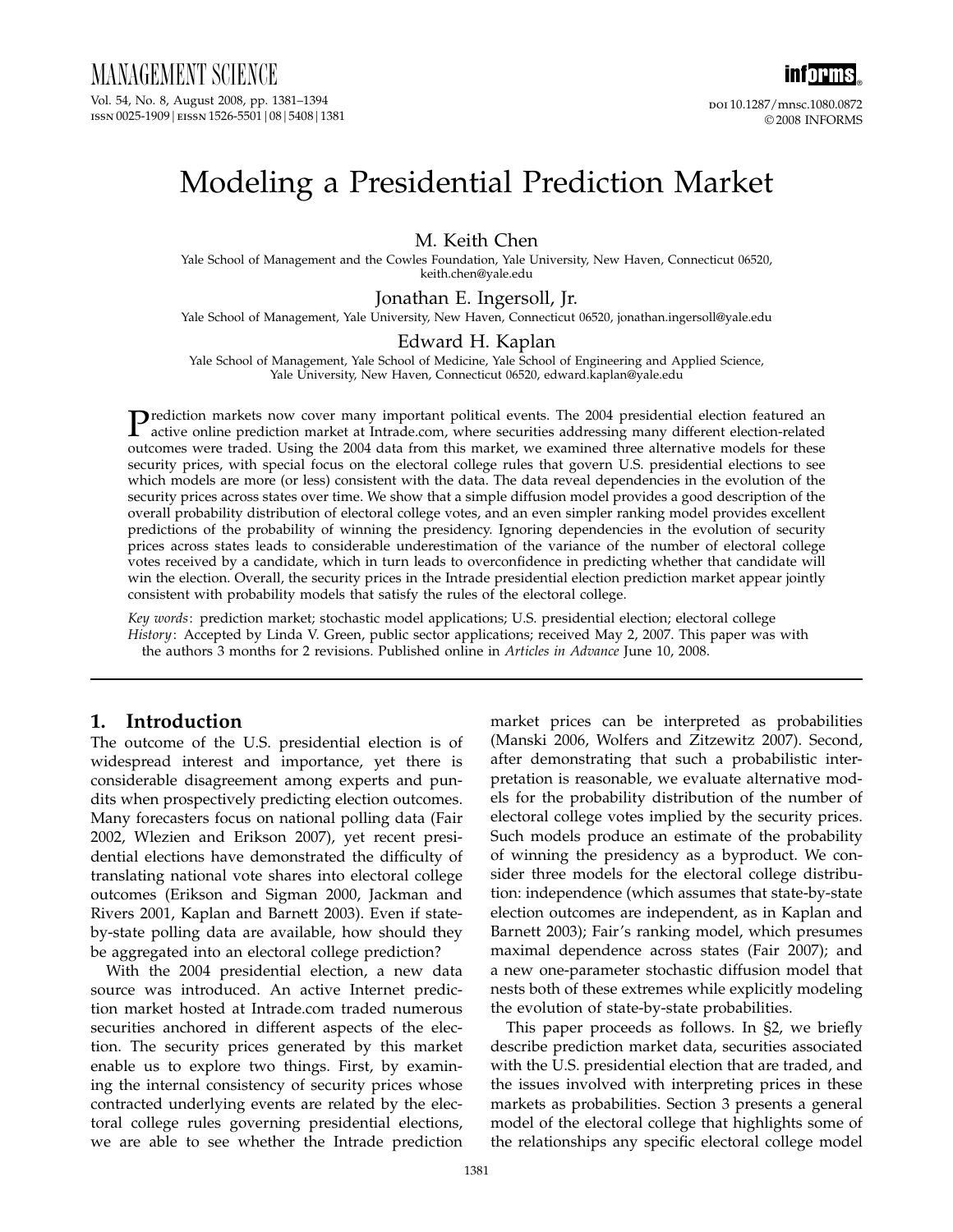must satisfy, and §4 presents simple plausibility checks on the internal consistency of the Intrade prediction market data. In §5 we present two modeling benchmark extremes—Kaplan and Barnett's (2003) independence model (§5.1) and Fair's (2007) perfect correlation "ranking" model (§5.2)—before introducing our new diffusion model in §5.3. In describing these models, we present many of their formal properties (some for the first time in the literature), implications, and drawbacks.

Section 6 considers these models in light of the Intrade data available during the 2004 U.S. presidential election. We provide direct evidence that in this market, market-anticipated electoral outcomes across several states were highly correlated (§6.1). We then fit the diffusion model to the Intrade data in §6.2. In §7, we compare the three models with respect to their ability to reproduce the variability in the electoral college distribution evident in the data as well as the market-implied probability of winning the presidency; §8 concludes.

# 2. The Intrade Political Betting Market

In the run up to the 2004 presidential election, several website and online betting markets offered tradeable securities on the election's outcome. The largest of these betting markets was the Intrade (or Tradesports) betting market, located at http://www.intrade.com. Intrade allows users to both buy and sell contracts in units of \$10. Buying any of these contracts pays \$10 if the stated event occurs and \$0 otherwise. For example, purchasing the contract, "George W. Bush to win the electoral votes of Florida" for a price of \$6 yields a payoff of \$10 if Bush wins Florida (for a profit of \$4) and yields a loss of \$6 if Bush loses Florida. The market runs continuously, so at any time after a contract is purchased it can be resold at the current price, unwinding the initial bet. All the security prices employed in this study are bid-ask midpoints observed daily at midnight U.S. eastern time.

The contracts that were offered included the following: Bush to win each of the 50 states or Washington, D.C.; Bush to win several different sets of states (for example, Bush to win California, Oregon, and Washington); Bush to win reelection; and several contracts of the form "Bush to win  $\geq$  x electoral college votes." Many prediction contracts had high volume, with more than \$1 billion (over the entire Intrade market) changing hands in the three years prior to the election; several of the more popular contracts contained tens of thousands of dollars of open interest at any given time.

The use of prices to deduce probability distributions in finance has a large literature. Latane and

Rendleman (1976) were the first to propose using an option price to compute implied volatility, that is, the standard deviation of price returns. Bodurtha and Shen (1999) and Campa and Chang (1998), among others, have used similar methods to deduce the implied correlations between two underlying variables using individual derivative contracts written on each underlying variable as well as contracts written on both variables. Skintzi and Refenes (2005) discuss many aspects of calculating implied correlations. Banz and Miller (1978) and Breeden and Litzenberger (1978) demonstrated that a set of option prices could be used to infer the entire probability distribution. Although the interpretation of prediction market trading prices as market probability estimates is obvi $ous<sup>1</sup>$ , their dependability has been debated (Manski 2006, Wolfers and Zitzewitz 2007). For an excellent overview of prediction markets as a whole and their structure, see Wolfers and Zitzewitz (2004).

Following Wolfers and Zitzewitz (2007), we assume that the trading price of a contract is an unbiased market estimate of the underlying event's likelihood, and we explore the reasonability of this assumption in §4. In the remainder of this paper we develop various models of both how the prices on these contracts should relate to each other and how they can be used to predict several features of the overall presidential election and its outcome.

## 3. Modeling the Electoral College

There are 51 "states" in the election, including Washington, D.C. (which we henceforth include as a state for expositional simplicity). We assume that all of the electoral college votes in a given state are allocated to the candidate who wins the most votes in that state. This is true by law in all states except Maine and Nebraska, and in practice neither state has ever split its electoral votes. We focus on a particular candidate and let  $p_i$  denote the probability that this candidate will win the popular vote in state  $i$ . We take the market price on a contract for the candidate in question to win state *i* as our estimate of  $p_i$ ; thus, what follows can be thought of as an assessment given the data on a given day.

There are  $v_i$  electoral college votes at stake in state *i*. We let the random variable  $V_i$  denote that actual number of electoral college votes won by the candidate in

<sup>&</sup>lt;sup>1</sup> If traders as a whole are indifferent to the risk inherent in the event described by the ticket, then the ticket price should be the probability of the event discounted at the risk-free rate until the time of the payout. The period of study includes only the last five months before the election, and T-bill rates in 2004 were about 1.2%, so the price would underestimate the probability by a factor of  $(1.012)^{-5/12} - 1 \approx 0.5%$ . For example, an observed price of 0.50 would indicate a probability of 50.2%. If traders are not indifferent to the risk, then the discount rate would include a (positive or negative) risk premium as well.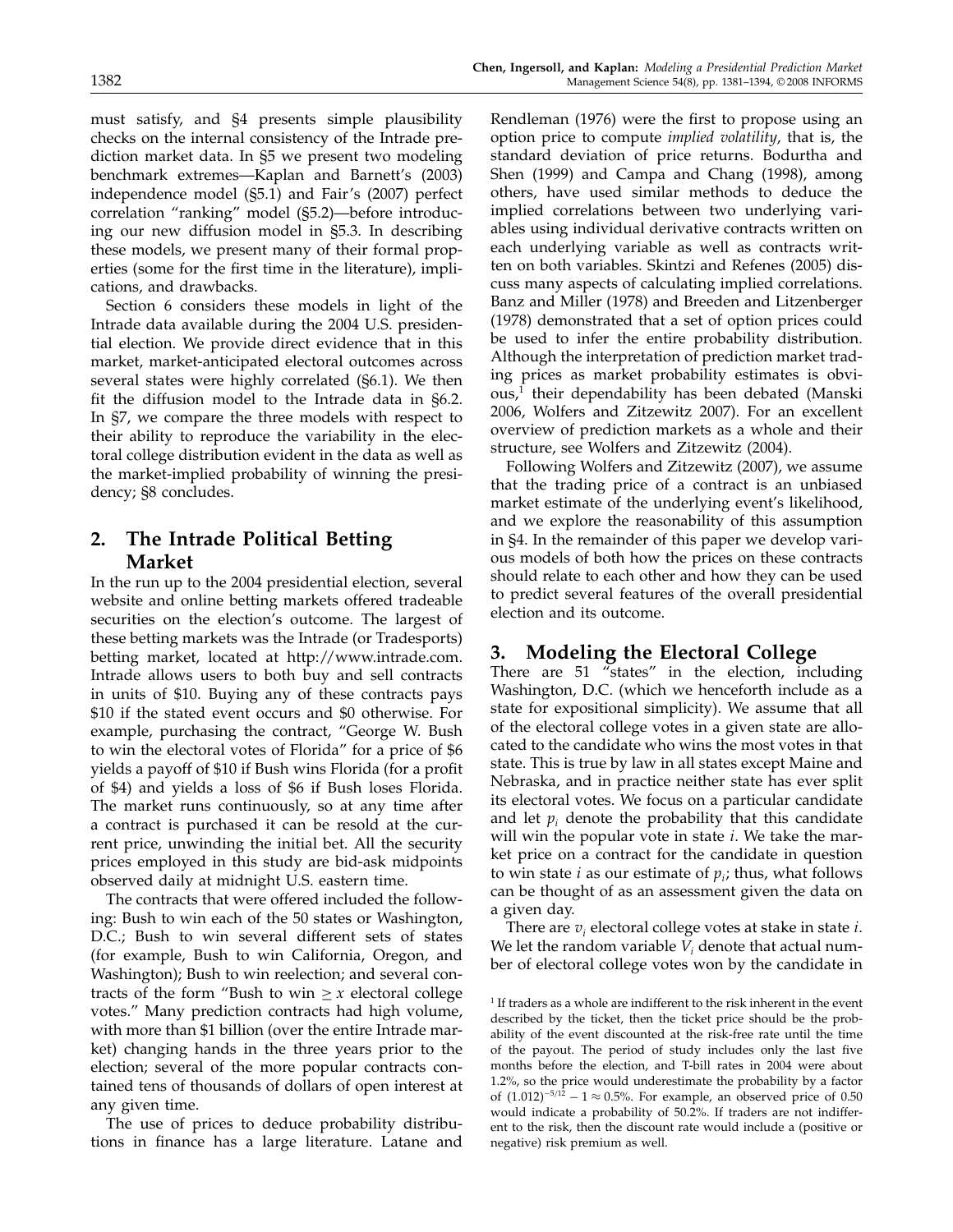state  $i$ , and via our "all-or-nothing" assumption note that the probability distribution of  $V_i$  is given by

$$
Pr{V_i = v} = \begin{cases} p_i & \text{if } v = v_i, \\ 1 - p_i & \text{if } v = 0, \\ 0 & \text{for all other values of } v, \\ i = 1, 2, ..., 51. \end{cases}
$$

Let  $T$  denote the total number of electoral college votes earned by our candidate in the election. Clearly

$$
T = \sum_{i=1}^{51} V_i,
$$
 (2)

from which it follows that the expected number of electoral college votes earned by the candidate equals

$$
E(T) = \sum_{i=1}^{51} E(V_i) = \sum_{i=1}^{51} p_i v_i.
$$
 (3)

Now define  $p_{ij} = Pr$ {Candidate wins *both* states *i* and  $j$  in the election. The variance of the number of electoral college votes garnered by our candidate is then given by

$$
Var(T) = \sigma_T^2 = \sum_{i=1}^{51} Var(V_i) + 2 \sum_{i < j} Cov(V_i, V_j)
$$
\n
$$
= \sum_{i=1}^{51} p_i (1 - p_i) v_i^2 + 2 \sum_{i < j} (p_{ij} - p_i p_j) v_i v_j. \quad (4)
$$

By the rules of the electoral college, a candidate wins the presidency either by gaining a majority of the 538 total electoral college votes or—if no candidate receives an electoral college majority—by a state-by-state vote in the House of Representatives. Our empirical analysis addresses the 2004 election, where we assume that in the event of an electoral college tie, George Bush would have won the vote in the House.<sup>2</sup> Thus, we model the probability of Bush winning the presidency as

$$
Pr{Bush Wins Electron} = Pr{T \ge 269}.
$$
 (5)

<sup>2</sup> If no candidate receives a majority of the electoral votes, then the House of Representatives chooses the president from the top three recipients of electoral votes, with each state (not representative) casting one vote. We assumed that in 2004 only Bush and Kerry would receive electoral votes and that an electoral college tie of 269 votes each would have been resolved in Bush's favor in the House with 100% probability. This assumption is plausible because the 109th Congress, which was elected in 2004, was the one that would have broken the tie. In the House, Republicans controlled 31 states, Democrats controlled 15 states, and 4 states were equally divided. Furthermore, this breakdown would have been foreseen with high reliability because only seven states had any change in representative affiliations from the 108th Congress, and in only two states was there a change in majority—Illinois went from a 10–9 Republican majority to the opposite, and Texas went from an equal split to a 21–11 Republican majority.

Without further assumptions enabling the construction of the *probability distribution* of  $T$ , however, it is not possible to compute the win probability. We will explore alternative additional assumptions that do enable computing the distribution of  $T$ , but before doing so, we first consider some simple plausibility checks to see if the main data from the prediction market are consistent with the basic workings of the electoral college.

# 4. Plausibility Checks on Prediction Market Consistency

Figure 1 plots the expected number of electoral votes for George Bush over the days prior to the election as computed from Equation (3) by interpreting the daily state-by-state prices for the "Bush win" contracts in each state as market-derived probabilities of the underlying "Bush win" events. Also shown are the prices for "electoral college cutoff" contracts on Bush winning at least 250, 269 (i.e., winning the election) and 300 electoral college votes. Note first that the prices on the electoral college contracts are always ranked in the correct direction according to probability theory, that is,  $Pr{T \ge 250} \ge Pr{T \ge 269} \ge$  $Pr{T \geq 300}$ . Second, the prices on these contracts clearly move together, as would be expected from shifts in the probability distribution of  $T$  as events unfold over time. Third, over most of the time period covered, on those days when  $E(T) \ge 269$  (the horizontal line on the chart), the probability that Bush wins the presidency exceeds 1/2 (also the horizontal line on the chart). And fourth, small swings in  $E(T)$ in the vicinity of 269 produce much greater swings in  $Pr{T \ge 269}$ , the probability of Bush winning the election, again consistent with probability theory.

As a second plausibility check, suppose that the distribution of T is approximately symmetric and differentiable about its mean  $\mu = E(T)$ .<sup>3</sup> Then for various electoral college vote totals  $x$  close to the mean value  $\mu$ , the probability of observing at least x electoral college votes (equivalently the price on a contract that the candidate would receive at least x electoral college votes) should be (by a Taylor expansion)

$$
\Pr\{T \ge x\} \approx \int_x^\infty f_T(u) \, du \approx \frac{1}{2} + f_T(\mu)(\mu - x), \quad (6)
$$

<sup>3</sup> Although this is not an unreasonable assumption given that the total number of electoral college votes won is the sum of 51 random variables, we recognize that there are circumstances where this assumption is unquestionably false, as when, for example, the chance that a candidate will win California's 55 electoral college votes is bounded well away from zero or one; see Kaplan and Barnett (2003) for an example of the resulting bimodal distribution.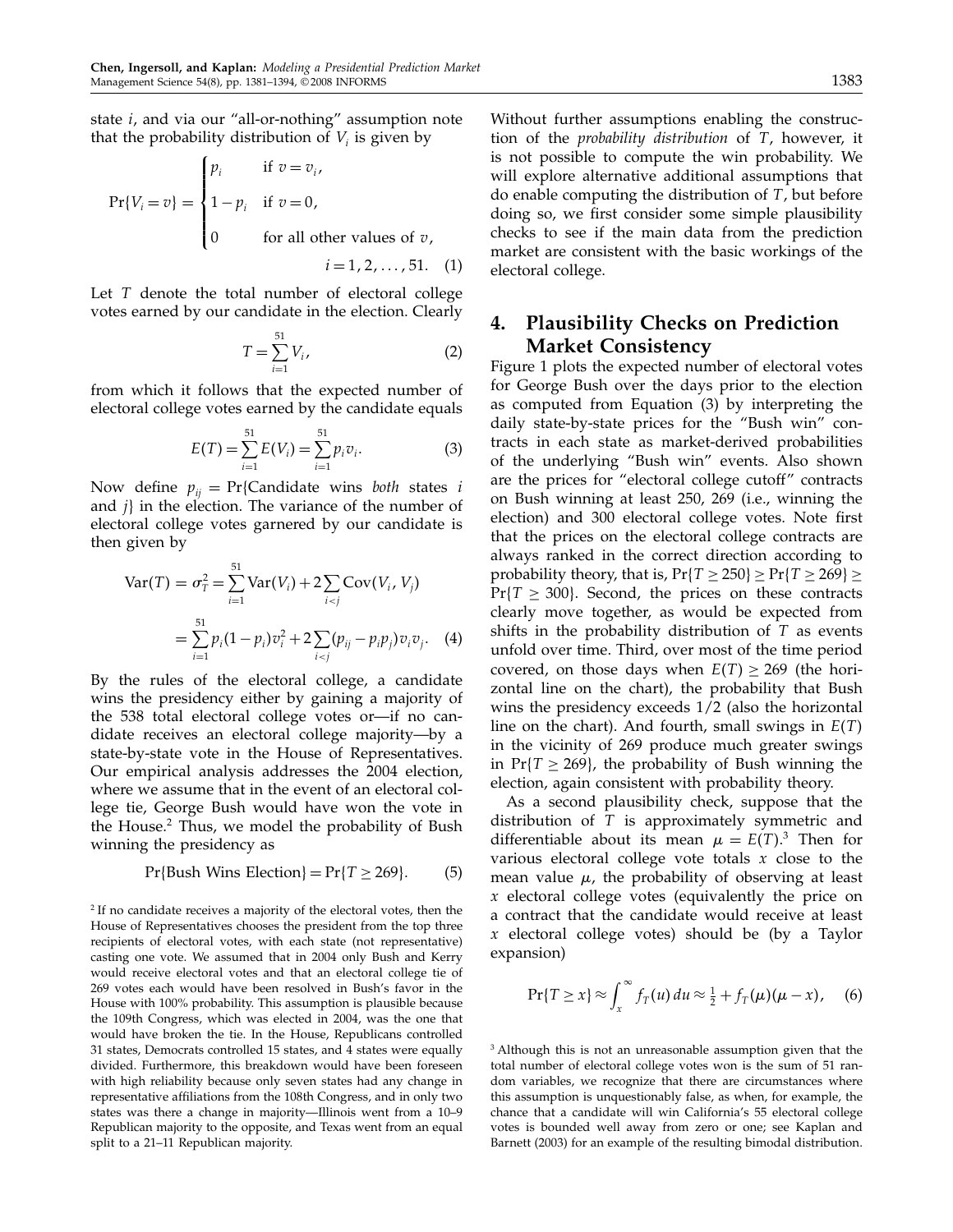

#### Figure 1 Prediction Market Summary



Note that if the variance of the total number of electoral college votes is driven by uncertainty regarding how traders believe voters will respond to information as it unfolds during the run up to the election, one would expect to see greater variability in T at earlier points in time than at times closer to the election. This means that  $f_T(\mu)$  should increase over time whether  $\mu$  itself changes or not, which in turn implies that the parallel lines should be further apart after significantly informative events. Figure 2 seems to confirm this intuition. We have separately plotted points from before and after the presidential debates, as these seem the most informative events during the campaign. Note that after the debates,  $Pr{T \ge 250}$ is much higher than it was before the debates, and

#### Figure 2 Electoral College Prices, Before and After Debates



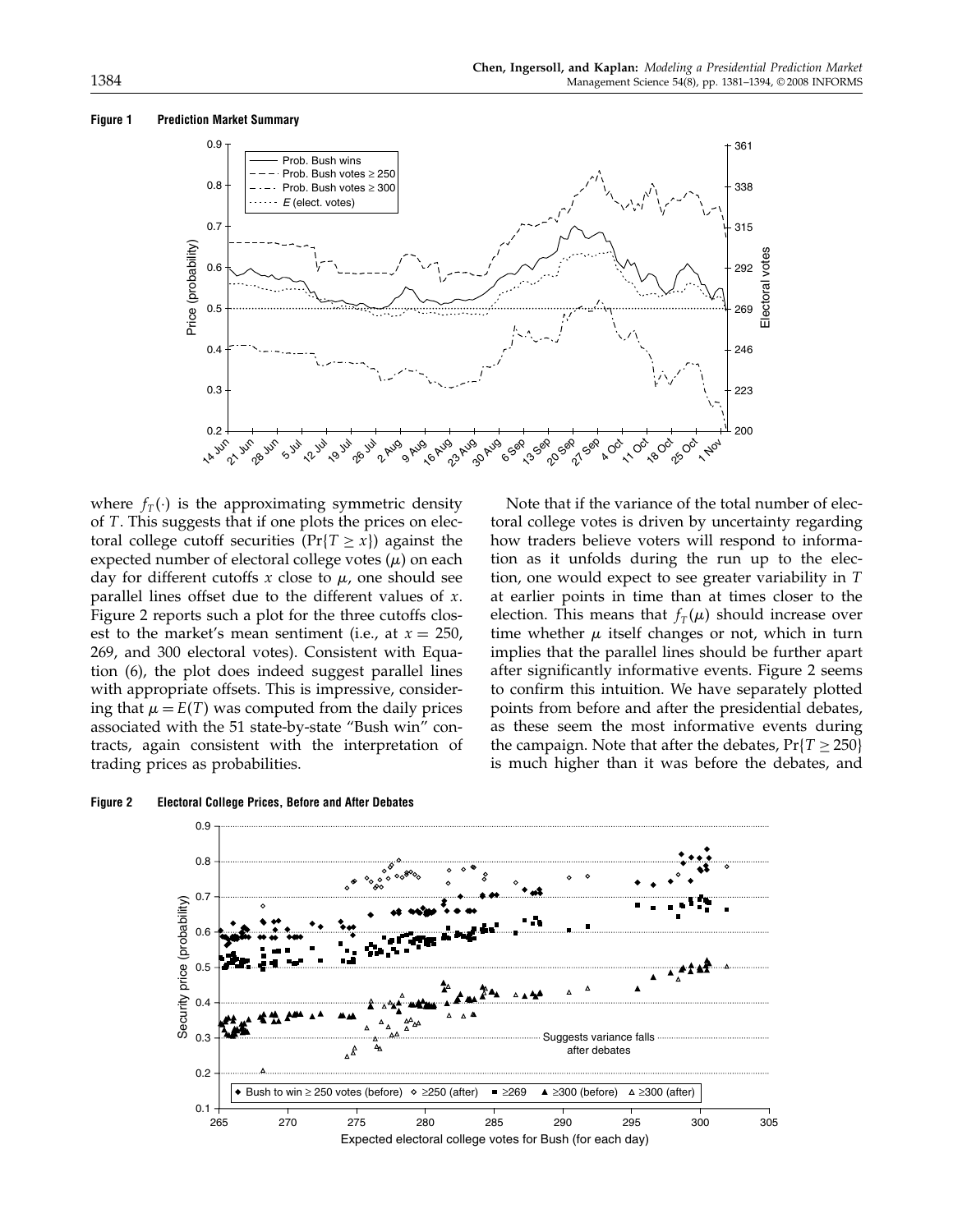$Pr{T \geq 300}$  is much lower after the debates than before. Both of these results are consistent with a decline in the variance of the number of electoral college votes after then debates: as the variance falls, more of the probability concentrates in the vicinity of  $\mu$ , which lowers the chance that T exceeds values greater than  $\mu$  while raising the chance that T exceeds values smaller than  $\mu$  (and note that after the debates, the daily value of  $\mu$  typically fell between 275 and 285).

We do not believe that the plausibility checks above completely establish the consistency of the prediction market. However, had the market prices failed to satisfy these simple tests, there would have been little point to continuing our investigation.

# 5. Alternative Models of the Electoral College Distribution

As stated earlier, to compute the probability of winning the presidency from the state-by-state presidential win contracts requires additional assumptions to construct the probability distribution of  $T$ . The idea is to see which (if any) assumptions are able to replicate the distribution of observed prices of electoral victory over the days and months prior to the election. Success in this endeavor, we hope, will reveal an "as if" principle by which the market is processing information to assess the probability of various election outcomes.

## 5.1. An Independence Model

The simplest model, previously studied in the context of public opinion polls by Kaplan and Barnett (2003), can be defined by imposing the independence restriction

$$
p_{ij} = p_i p_j, \tag{7}
$$

which reduces the variance of the number of electoral college votes to

$$
Var(T) = \sum_{i=1}^{51} p_i (1 - p_i) v_i^2.
$$
 (8)

Under this model, the exact probability distribution of T can be derived via recursion (Kaplan and Barnett 2003). Arbitrarily rank order the states from 1 to 51 and define  $T_k$  as the total number of electoral college votes received by our candidate when considering states 1 through  $k$ . The recursion follows by noting that

$$
T_{k+1} = V_{k+1} + T_k \quad \text{for } k = 1, 2, ..., 50. \tag{9}
$$

Thus, for any state k and any number of electoral college votes x, we have

$$
\Pr\{T_{k+1} = x\} = (1 - p_{k+1}) \Pr\{T_k = x\} \\
+ p_{k+1} \Pr\{T_k = x - v_{k+1}\} \tag{10}
$$

for  $k = 1, 2, ..., 50$  and  $x = 0, 1, ..., \sum_{i=1}^{k+1} v_i$ . That is, there are only two ways our candidate could garner exactly x electoral college votes from the first  $k + 1$  states considered: either the candidate already had exactly  $x$  votes from the first  $k$  states and lost in state  $k + 1$ , or the candidate had exactly  $x - v_{k+1}$  votes from the first k states and then won an additional  $v_{k+1}$  votes by winning state  $k+1$ . Iterating this recursion yields the exact probability distribution of electoral college votes under independence, enabling the calculation of the probability of winning the presidency (which is again just  $Pr{T \ge 269} = \sum_{x=260}^{538} Pr{T = x}$ ).  $\Pr_{x=269}^{\text{538}} \Pr\{T=x\}.$ 

This model would make intuitive sense if traders believe that voters have largely made up their minds by the day in question and would thus correspond to the common polling question "If the election was held today, for whom would you vote?" In this case, state-by-state win probability estimates are comparable to polls with uncorrelated sampling errors; the probability of winning a state would then be the conditional probability that a candidate achieves more than 50% support in that state given the poll results (Kaplan and Barnett 2003).

## 5.2. A Ranking Model

The ranking model proposed by Fair (2007) works as follows: first rank order the states from highest to lowest probability of voting for the candidate (i.e., in descending order of the  $p_i$ s). Then impose the rank restriction assumption, which states that if a candidate eventually wins in state  $i$  (which occurs with probability  $p_i$ ), then the candidate must also win in all states *j* for which currently  $p_i \geq p_i$ . This assumption further implies that if the candidate eventually loses in state  $i$ , then the candidate also loses in all states  $j$ where  $p_i \leq p_i$ . The idea behind this model is that good news raises the probability of winning in all states, and bad news lowers the probability of winning in all states. This happens in a monotonic fashion so that the overall ranking across states is preserved, even after the election results are realized.

Mathematically, the ranking model imposes the restriction

$$
p_{ij} = \min(p_i, p_j) \tag{11}
$$

for any two states *i* and *j*. Note that because  $p_{ij} \leq$  $min(p_i, p_j)$  for any possible model, Equation (4) shows that this model maximizes the variance of the electoral college distribution, and in this sense the ranking model creates the most diffuse distribution of T that is consistent with any set of state probability estimates. Also note that the ranking model assumptions imply that the probability of winning any subset of states equals the minimum of the state-specific win probabilities over that subset (e.g.,  $p_{ijkl} = \min(p_i, p_j, p_k, p_l)$ ).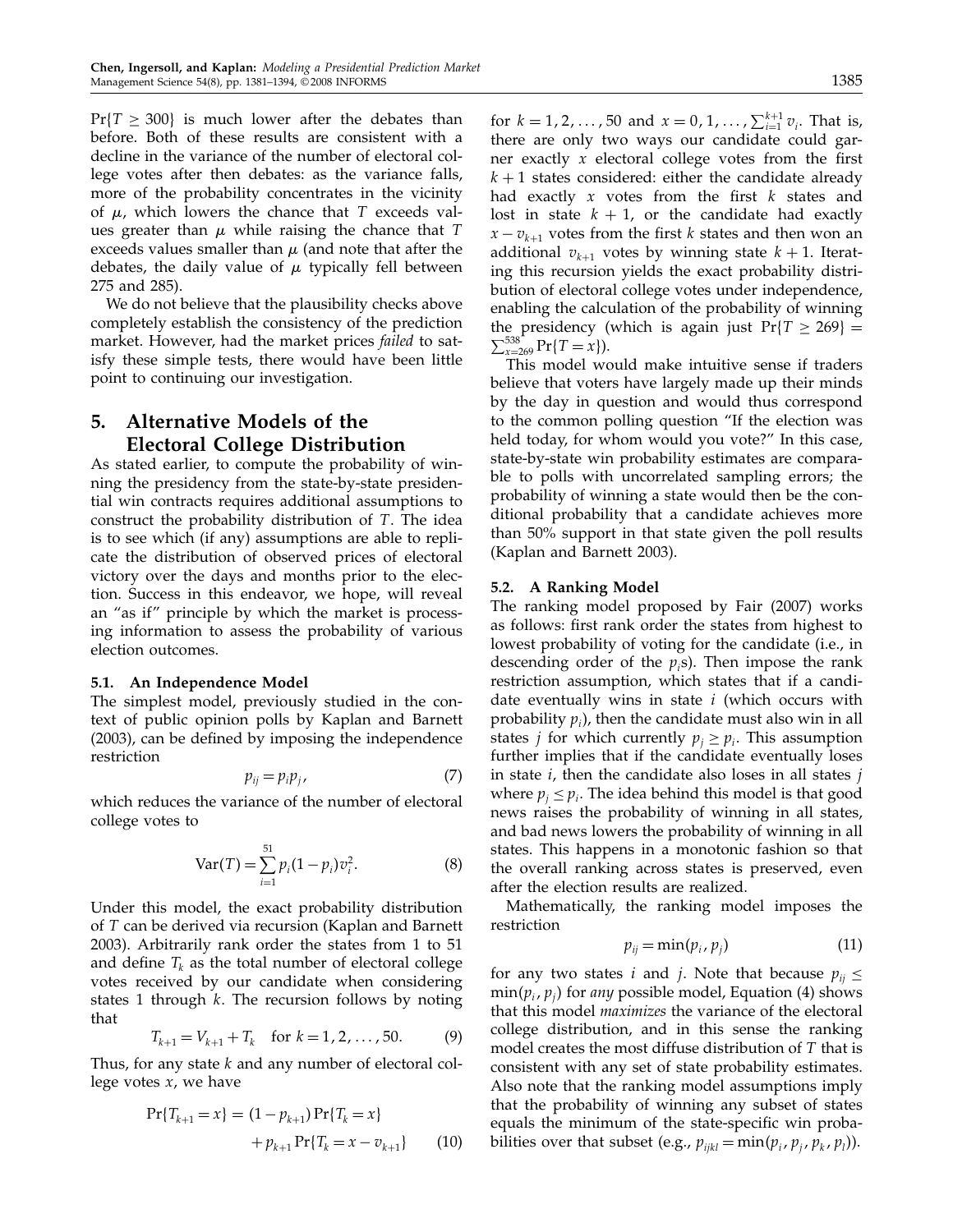The rank restriction assumption leads to a remarkable reduction in the number of possible outcomes to the election. Given that there are 50 states plus Washington, D.C., each to be won or lost, there are  $2^{51} \approx 2.25$  million-billion different possible outcomes to the election in general. The rank restriction reduces the number of possible outcomes to just 52: our candidate loses all 51 states, our candidate wins only his most highly ranked state, only the first two most highly ranked states,  $\dots$ , all 50 states plus Washington, D.C.

Although Fair (2007) posited the rank restriction assumption, he did not develop the consequences of this for the probability distribution of the number of electoral college votes. We do so here. Under the ranking assumption, if our candidate wins the ith ranked state, then he must win all the more highly ranked states 1 through  $i - 1$  as well. Thus, the probability distribution of the total number of electoral college votes T satisfies

$$
p_i = \Pr\left\{T \ge \sum_{j=1}^i v_j\right\},\tag{12}
$$

which leads to the 52 mass point distribution for T

$$
\Pr\left\{T = \sum_{j=1}^{i} v_j\right\} = p_i - p_{i+1}
$$
 (13)

for  $i = 0, 1, ..., 51$  with  $p_0 \equiv 1$  and  $p_{52} \equiv 0$ .

Finally, the probability of winning the election under this model is given by finding that state  $i^*$  that satisfies

$$
\Pr\{T \ge 269\} = \max_{i} \left\{ p_i \middle| \sum_{j=1}^{i} v_j \ge 269 \right\}.
$$
 (14)

Fair (2007) noted that under the rank restriction assumption, the probability of winning the election reduces to the probability of winning a single *piv*otal state i <sup>∗</sup>. Algorithmically, to find the pivotal state, one orders the states from highest to lowest statewinning probabilities, scans down the list while tallying the cumulative electoral college votes, and notes the first state on the list for which the cumulative electoral college votes equals or exceeds 269. This state is the pivotal state  $i^*$ , and the probability of winning the election is just the probability  $p_{i*}$  of winning the pivotal state.4

<sup>4</sup> As first posited, Fair's (2007) ranking model is about election uncertainty on the morning of the election. There is no assumption that a single pivotal state remains the same throughout the campaign. However, when Fair examines the ranking assumption using Intrade data, he does extend his assumption in this way by assuming that the states are correctly ranked by current prices. In particular, the prices in Fair's (2007) Table 4 for the various "regionsweeping" contracts are computed as the minimum of the prices of the included states, and the price of the "election-win" contract is set equal to the price of the pivotal state (either Ohio or Florida). This is the assumption embodied in Equation (11).

The ranking model is the natural opposite of the independence model; as will become clear in the next section, the ranking model assumes that the evolution of uncertainty in a state regarding how it will vote on election day is perfectly rank correlated with the evolution of such uncertainty in every other state. This model makes intuitive sense if traders believe that voters haven't yet made up their minds, are responding to news, and are responding in a way that is rank preserving; for example, if state  $i$  is more conservative than state  $j$ , then it will remain so regardless of what news is revealed.

We now propose a simple model that embeds both of the above models and allows the possibility that a candidate will win any pair of states to lie anywhere between being independent and perfectly correlated.

#### 5.3. A Diffusion Model

Let  $Z_i(t)$  be a latent "sentiment" variable for state i at time t, where the election is to be held at time  $\tau \geq t$ . The latent variable is defined such that the candidate in question wins state  $i$  if and only if the sentiment in state *i* on election day is positive, that is, if  $Z_i(\tau) > 0.5$ To make this model tractable and allow estimation of its parameters, we assume that  $Z_i(t)$  is a standard diffusion process

$$
dZ_i(t) = dW_i(t) \tag{15}
$$

for  $i = 1, 2, \ldots, 51$  where  $W_i(t)$  is a standard Wiener process. The assumption that the process is driftless can be seen as a consistency condition: it requires that the probability of a candidate winning any set of states on election day follows the law of iterated expectations. The assumption of a unit variance is simply a scaling property. The latent variable is itself unobservable, and because our candidate wins state  $i$ if and only if  $Z_i(\tau) > 0$ , any process  $Z'_i(t)$  with  $\sigma_i \neq 1$ can be replaced by a scaled process  $Z_i(t) = Z'_i(t)/\sigma_i$ , which has the same level crossing properties at zero and does have a standard deviation of one. We further assume that

$$
E[dW_i(t)dW_j(t)] = \rho_{ij}dt;\t(16)
$$

thus, state-specific shocks are correlated across states. Given these assumptions, it follows easily that

$$
E[Z_i(\tau) \mid z_i(t)] = z_i(t), \qquad (17)
$$

$$
Var(Z_i(\tau) | z_i(t)) = \tau - t, \qquad (18)
$$

Cov
$$
(Z_i(\tau), Z_j(\tau) | z_i(t), z_j(t)) = \rho_{ij}(\tau - t),
$$
 (19)

$$
p_i(t) \equiv \Pr\{Z_i(\tau) > 0 \mid z_i(t)\} = \Phi\left(\frac{z_i(t)}{\sqrt{\tau - t}}\right),\tag{20}
$$

<sup>5</sup> For concreteness,  $Z_i(\tau)$  could be interpreted as the vote count differential on election day, but it need not have this interpretation.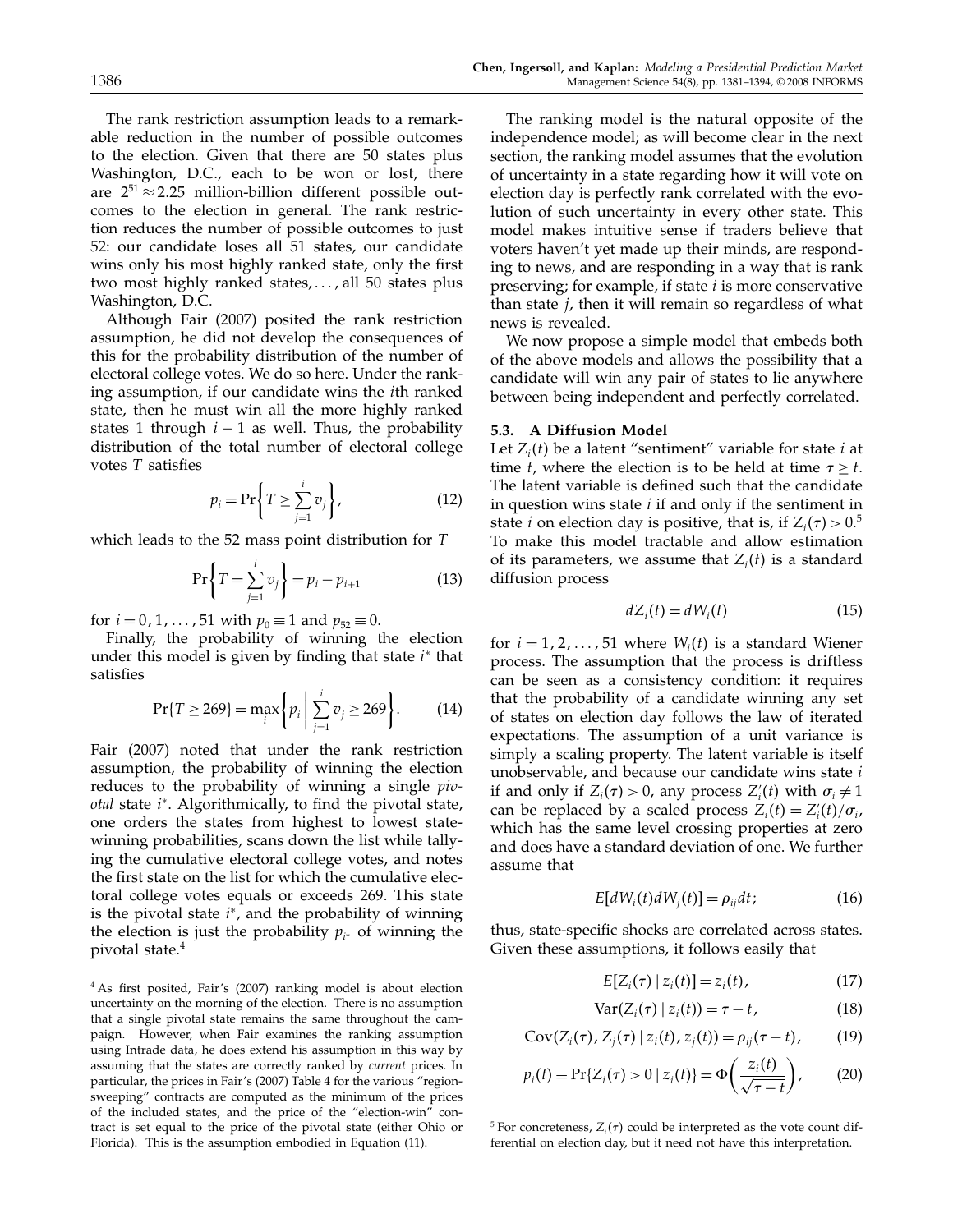#### Figure 3 Florida and Ohio Securities



$$
p_{ij}(t) \equiv \Pr\{Z_i(\tau) > 0, Z_j(\tau) > 0 \mid z_i(t), z_j(t)\}
$$
\n
$$
= \Phi_2\left(\frac{z_i(t)}{\sqrt{\tau - t}}, \frac{z_j(t)}{\sqrt{\tau - t}}, \rho_{ij}\right)
$$
\n
$$
= \Phi_2(\Phi^{-1}(p_i(t)), \Phi^{-1}(p_j(t)), \rho_{ij}), \tag{21}
$$

where  $\Phi(\cdot)$  is the cumulative standard normal,  $\Phi^{-1}(\cdot)$ is its inverse,  $\Phi_2(\cdot, \cdot, \rho)$  is the bivariate cumulative standard normal with correlation  $\rho$ , and  $z_i(t)$  is the sentiment realization in state  $i$  at time  $t$ . Note that this diffusion model nests both the independence model (when  $\rho = 0$  and hence  $p_{ii}(t) = p_i(t)p_i(t)$ via Equation (21)) and the ranking model (when  $\rho = 1$  and hence  $p_{ij}(t) = \min(p_i(t), p_j(t))$  via Equation  $(21)$ <sup>6</sup>

Intuitively, at each point in time, sentiment in each state is represented by a point on the real line that moves according to a driftless random walk, with steps drawn from the standard normal. The state will be won by the candidate in question if on the date of the election this point is positive; the state will be lost if the point is negative. The movement of each state can be taken to represent the reaction of that state to news that is being released as the election draws closer, and correlation between the movements of states represents the ways that these revelations affect voters (as reflected by traders) in correlated ways.

## 6. Fitting the Diffusion Model

## 6.1. Direct Evidence of Correlation Between State Outcomes

As a first step, we now present direct evidence that some intermediate level of correlation between state outcomes was present in the Intrade data. To do this, we examine the prices for contracts that explicitly price the probability that Bush (or Kerry) will win some small set of states and compare it to the prices of those states in total. These contracts were present on Intrade for several regions (for example, Kerry to sweep the West Coast, Bush to sweep the South) as well as important "swing" states. The simplest example was the contract "Bush to win Florida and Ohio," which bundled together two large states that were widely regarded to be important to winning the election.

In Figure 3 we graph the daily prices of Bush to win: Florida, Ohio, Florida and Ohio, and the product of the first two probabilities. According to the independence model, Bush to win Florida and Ohio (the short-dashed curve) should be priced as the product of the prices for Bush to win each state individually (the bottom curve in the figure). According to the ranking model, the price for Bush to win Florida and Ohio should track the minimum of the two individual state prices (the minimum of the solid and long-dashed curves). Figure 3 shows clearly that the observed price for Bush to win both Florida and Ohio is strictly between the product of the two state prices and the minimum of the state prices, though it is closer to the minimum than it is to the product. This suggests that neither independence nor perfect

<sup>&</sup>lt;sup>6</sup> The ranking model only requires that the sentiment variables stay ordered, not that they are perfectly correlated. However, because the sentiment variables are not observed but only latent in our model, perfect correlation can be assumed for the ranking model with no loss of generality.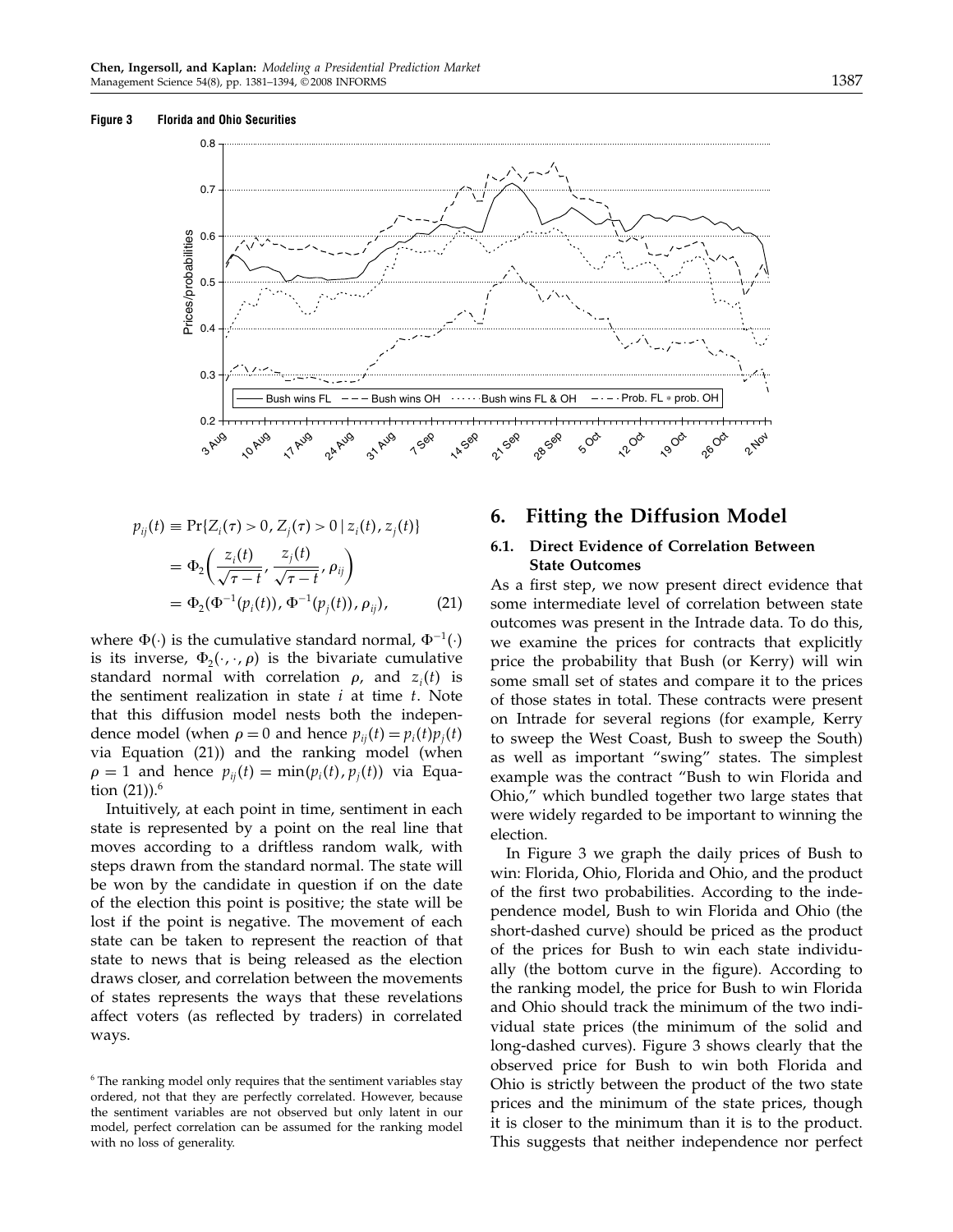

#### Figure 4 Best Fit Rho for Florida and Ohio

correlation adequately explains the pricing of the Florida and Ohio contract.

From Equation (21) we see that for every day  $t$ and prices for "Bush to win Florida" and "Bush to win Ohio," there is a unique  $\rho_{\text{FL,OH}}(t)$  that will produce that day's observed price for "Bush to win Florida and Ohio."<sup>7</sup> In Figure 4 we plot the value of this  $\rho_{\text{FL,OH}}(t)$  over time. As expected, the resulting  $\rho_{\text{FL,OH}}(t)$ s seem closer to one (the ranking model) than to zero (the independence model). The formal model developed in the previous section requires a constant correlation  $\rho_{FL,OH}$  over time, so we used least squares to find the correlation that best fits the whole time series. The resulting  $\rho_{\text{FL, OH}} \approx 0.85$ , which confirms this intuition. In Figure 5 we plot the results of the diffusion model with a constant  $\rho_{FL,OH} = 0.85$ and compare these results to both the ranking and the independence model. Roughly speaking, the diffusion model matches the movements of the observed joint security quite well at the weekly level but seems to miss much of the variation at higher frequencies (as do both the ranking and independence models).

The diffusion model can also price securities that bundle election outcomes in more than two states via the multivariate extension of Equation (21). Consider a security for the event that a candidate wins in all states within some specified bundle B. The diffusion model would price such a security as

$$
p_B(t) = \Pr\left\{\bigcap_{i \in B} Z_i(\tau) > 0 \, \Big| \, z_i(t) \, \forall \, i \in B\right\},\tag{22}
$$

where the probability is calculated from the multivariate normal distribution with means and covariances as specified in Equations (17)–(19). Pricing such bundles under the independence and ranking models is simple, for under independence we have

$$
p_B(t) = \prod_{i \in B} p_i(t) \tag{23}
$$

and the ranking model implies that

$$
p_B(t) = \min_{i \in B} p_i(t). \tag{24}
$$

Table 1 reports the results of using least squares to fit diffusion models to five different bundled securities that were traded over 100 days concluding with the 2004 election. Each diffusion was constrained to have the same (bundle-specific) pairwise sentiment correlation  $\rho$  across all pairs of states, so only one free parameter was estimated per diffusion. We report the optimal correlation estimated for each bundle, along with the root mean squared error for the diffusion, independence, and ranking models; the root mean squared error can be interpreted as the magnitude in cents of the typical daily pricing errors made by the various models in replicating the observed prediction market prices.

Most obvious from Table 1 is the extent of sentiment dependence across states evidenced in these

<sup>&</sup>lt;sup>7</sup> This would not be true, of course, were there any days with prices for "Bush to win Florida and Ohio" greater than the minimum of the two prices. There were no such days in the sample for Florida and Ohio. However, there were such days for other securities. For example, on September 20, 2004, a security for Kerry to win California, Oregon, and Washington traded at 68 cents and the security for Bush to win Oregon traded at 36 cents, implying a 64-cent valuation for Kerry. The chance that Kerry would win Oregon must be at least as large as the chance he would win Oregon and California and Washington, so these prices are inconsistent.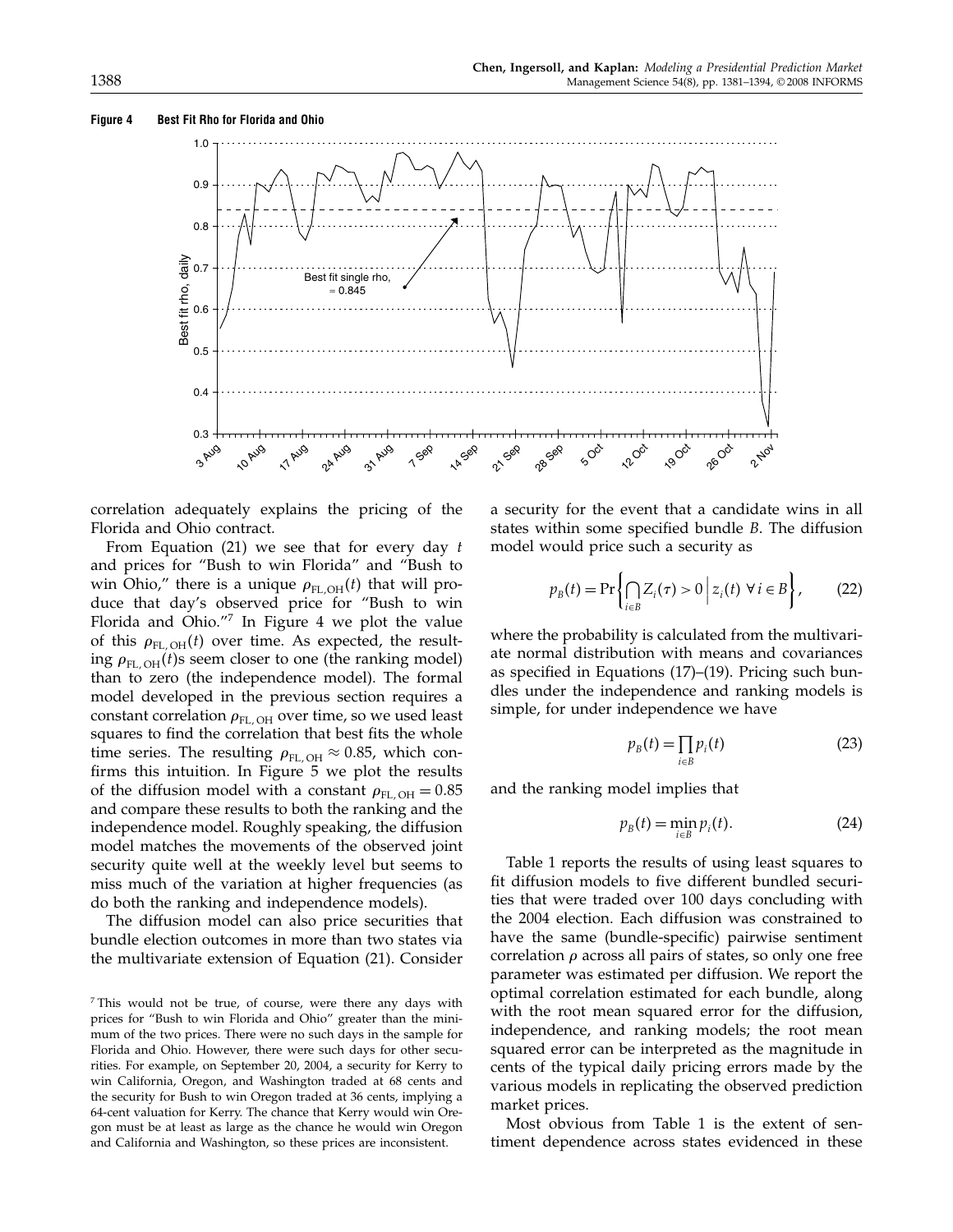## Figure 5 Comparing Models on Florida and Ohio



bundled securities via the estimated values of  $\rho$ . As was the case with Florida and Ohio, ignoring this dependence and assuming independence results in large pricing errors; indeed the largest root mean squared pricing error for the diffusion model (7.4 cents for Bush sweeps the South) is half the size of the smallest root mean squared pricing error for the independence model (14.7 cents for Bush sweeps the Southwest). The ranking model, which assumes  $\rho = 1$ across all pairs of states, fairs better. For the security on Kerry to sweep the West Coast, the ranking and diffusion models are essentially the same (with the estimated sentiment correlation equal to 0.96), and both models report root mean square daily pricing errors of about 3.3 cents. For other bundles, however, the ranking model is less successful with pricing errors nearly twice those of the diffusion in some cases.

Table 1 Modeling Bundled Security Prices

|                                                                                                                                                                                                |                                      | Root mean squared error              |                                               |                                       |
|------------------------------------------------------------------------------------------------------------------------------------------------------------------------------------------------|--------------------------------------|--------------------------------------|-----------------------------------------------|---------------------------------------|
| <b>Bundle</b>                                                                                                                                                                                  |                                      |                                      | Optimal $\rho$ Diffusion Independence Ranking |                                       |
| Kerry sweeps West Coast <sup>a</sup><br>Bush sweeps South <sup>b</sup><br>Bush sweeps Great Plains <sup>c</sup><br>Bush sweeps Southwest <sup>d</sup><br>Kerry sweeps New England <sup>e</sup> | 0.96<br>0.71<br>0.69<br>0.65<br>0.63 | 3.26<br>7.37<br>4.90<br>3.56<br>4.54 | 18.04<br>29.90<br>15.06<br>14.72<br>15.70     | 3.28<br>12.02<br>9.24<br>6.84<br>7.87 |

a California, Oregon, Washington.

<sup>b</sup>South Carolina, Mississippi, Florida, Alabama, Georgia, Louisiana, Texas, Virginia, Arkansas, North Carolina, Tennessee.

c Iowa, Kansas, Minnesota, Nebraska, North Dakota, Oklahoma, South Dakota, Texas.

dNevada, New Mexico, Utah, Colorado.

e Connecticut, Rhode Island, Maine, Vermont, Massachusetts, New Hampshire.

Focusing on the estimated values of  $\rho$ , it is interesting that all of these are relatively large, as was the sentiment correlation of 0.85 for Florida and Ohio. The bundled securities cover states that are geographically contiguous and traditionally viewed as voicing similar political concerns, so it is perhaps not surprising to discover that Intrade prices reflect highly correlated sentiment across these states. Florida and Ohio, though not contiguous, were key swing states where both the Republican and Democratic parties spent large sums of money campaigning during the election. It is perfectly reasonable to have a large correlation between these two states if they were swing states for similar reasons. When considering all states in the nation, however, should one still expect highly correlated sentiment across all states?

## 6.2. Fitting the Diffusion Model to Electoral Cutoff Prices

Turning to the national election, we consider "electoral cutoff" contracts of the form "Bush to win  $> x$ electoral college votes." Letting  $T$  denote the total number of electoral college votes garnered by Bush, the prices on such contracts provide point estimates of  $Pr{T \geq x}$ . To extend the analysis of the previous section to these cutoff contracts, we fit our diffusion model to the observed cutoff security prices assuming that there is a single correlation  $\rho$  responsible for the correlated sentiment shocks between any two states; that is, we assume that  $\rho_{ij} = \rho$  in Equations (16) and (19). This permits us to seek the value of  $\rho$  that leads to estimated security prices that best match the observed cutoff security prices for  $x =$ 150, 200, 250, 269, 300, 350, 400, and 450.

We use simulation to estimate the cutoff security prices that correspond to a given value of  $\rho$ . On any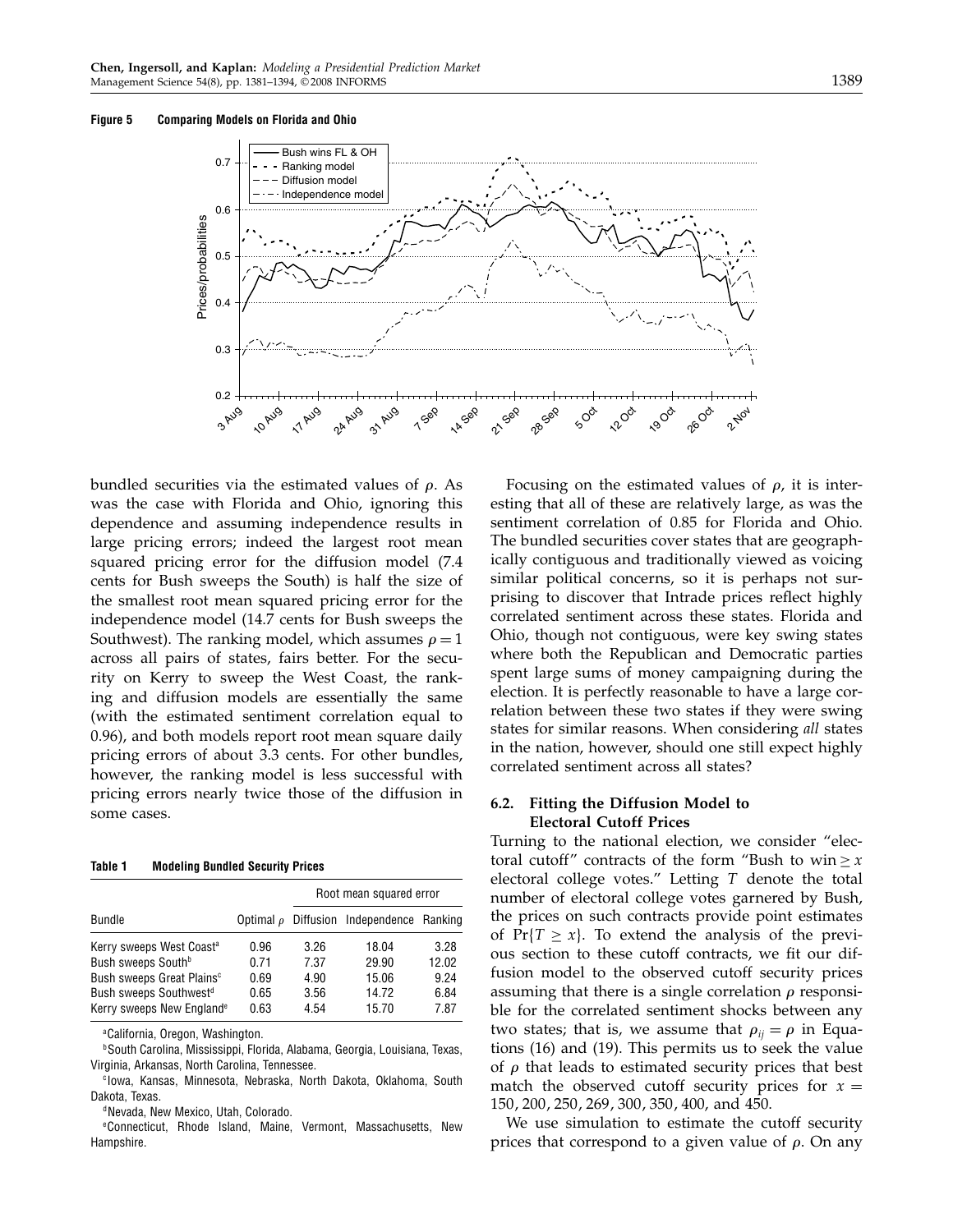

#### Figure 6 Rho Fitted to Daily Electoral-Vote Prices

given day, we first obtain the sentiment value  $z_i(t)$ for each state *i* from the observed price  $p_i(t)$  on the standard "Bush wins state  $i$ " contract by inverting Equation (20) to obtain

$$
z_i(t) = \sqrt{\tau - t} \, \Phi^{-1}(p_i(t)) \quad i = 1, 2, \dots, 51. \tag{25}
$$

Following Equations (17), (18), and (19), the rth replication of the election day sentiment values  $Z_1^r(\tau,\rho), Z_2^r(\tau,\rho), \ldots, Z_{51}^r(\tau,\rho)$  are simulated from a multivariate normal distribution with means  $z_i(t)$ , variances  $\tau - t$ , and pairwise correlation  $\rho$  for all state pairs. The number of electoral college votes for Bush  $T^r(\rho)$  corresponding to these sentiment values is then found by tallying the number of electoral votes over all states *i* for which  $Z_i^r(\tau, \rho) > 0$ , that is,

$$
T^{r}(\rho) = \sum_{Z_{i}^{r}(\tau,\,\rho)>0} v_{i}, \quad r = 1, 2, ..., n,
$$
 (26)

where  $n$  is the number of simulated replications. The estimated cutoff security price corresponding to Bush winning at least  $x$  electoral college votes assuming a correlation of  $\rho$ ,  $Pr{T(\rho) \geq x}$ , is then given by

$$
\widehat{\Pr}\{T(\rho) \ge x\} = \frac{1}{n} \sum_{r=1}^{n} 1_{\{T^r(\rho) \ge x\}}.\tag{27}
$$

We evaluate the goodness of fit for a particular value of  $\rho$  via the squared error criterion:

$$
\sum_{x} \left( \Pr\{T \ge x\} - \widehat{\Pr}\{T(\rho) \ge x\} \right)^2. \tag{28}
$$

For each day we determine the value  $\rho^*(t)$  that minimizes the sum of squares between the observed and modeled cutoff security prices using  $n = 5,000$  simulated replications of election day sentiment for all values of  $\rho(t)$  between 0 and 1 inclusive in increments of 0.01.

Figure 6 plots these values over time. Note that all values of  $\rho^*(t)$  fall between 0.15 and 0.4, considerably lower than the estimates we obtained earlier for state-bundled securities. Though we are able to produce a different estimate  $\rho^*(t)$  for each day t of the election campaign, the formal theory underlying our diffusion model requires that  $\rho$  remains constant over time (as do the independence and ranking models). We therefore searched for the best fit constant  $\rho^{**}$  that minimizes the sum of squared differences between observed and estimated cutoff security prices over the entire time period available in the data. This produced a point estimate of  $\rho^{**} \approx 0.30$ . Recall that the diffusion model nests both the independence model ( $\rho = 0$ ) and Fair's ranking model ( $\rho = 1$ ). Thus, the distribution of total electoral votes (as approximated by the electoral cutoff security prices) is closer to the independence extreme than the ranking model.<sup>8</sup>

Why is  $\rho^{**}$  so much smaller when estimated for the entire nation than for state-specific bundles? The answer, we believe, is that for many pairs of states,

<sup>&</sup>lt;sup>8</sup> A reviewer noted correctly that some of the state-specific securities had low volume, resulting in wide bid-ask spreads, which could reduce the accuracy of midpoint pricing, impacting our estimation of  $\rho$ . However, as thin trading is a feature of quite certain (security prices near 0 or 1) rather than highly uncertain (security prices near 0.5) events, we conducted a robustness check by assigning all observed (midpoint) prices of at least 0.95 to unity, prices of at most 0.05 to 0, and repeated the analysis (thus removing any influence that thinly traded securities might have on the results). The best fitting correlation  $\rho^{**}$  only changed from 0.30 to 0.33.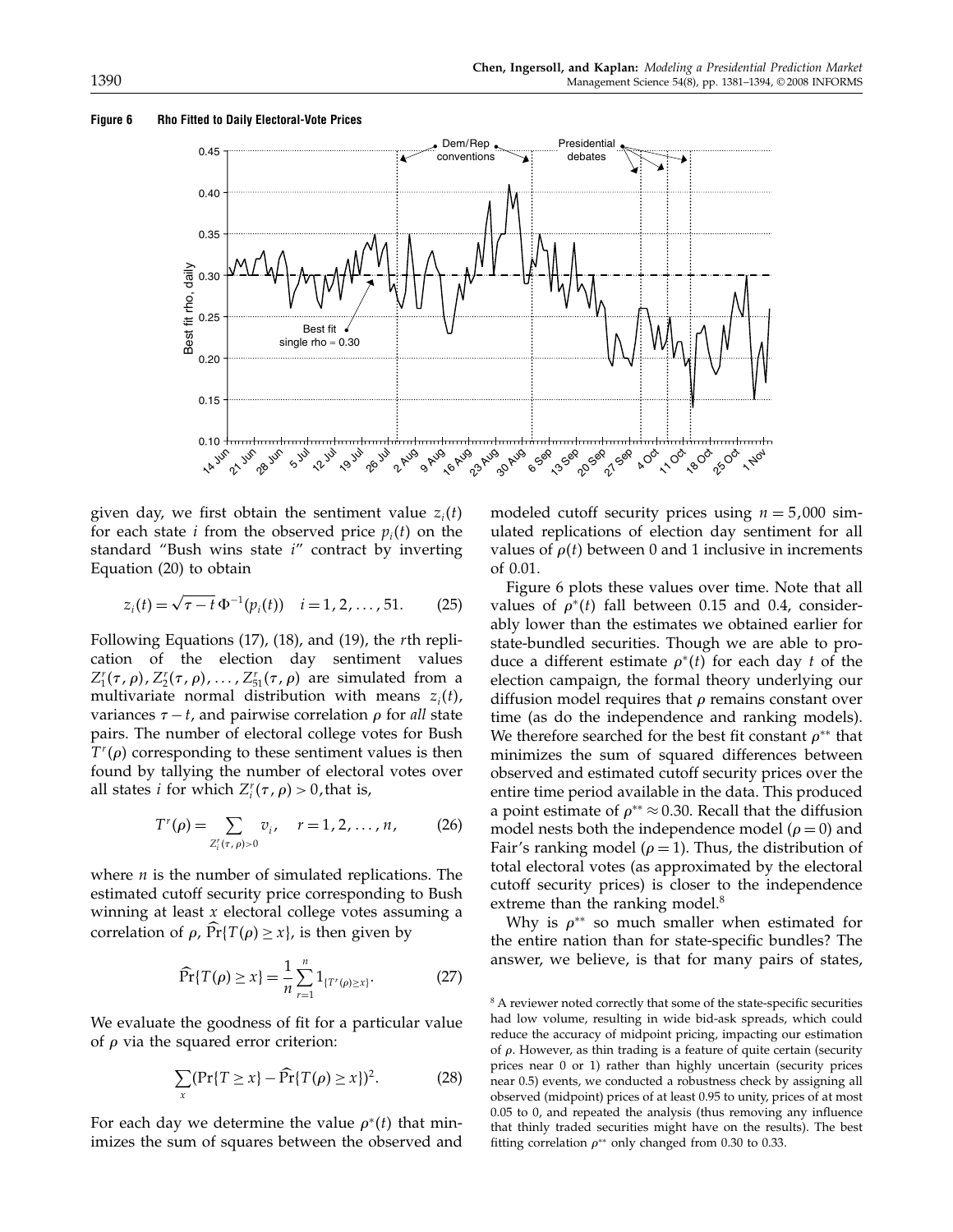underlying sentiment correlation is close to zero if not exactly that. In some states, sentiment favoring Bush was perhaps nearly constant during the run up to the election (e.g., large and positive in "solid red" states and large and negative in "solid blue" states), implying nearly zero sentiment correlations between such states and any other state. Also, with  $\binom{51}{2}$  = 1,275 possible pairwise sentiment correlations, there are many more state pairings across rather than within contiguous regions, and one might expect sentiment movement to be stronger within than across regions. Alabama and Louisiana might react similarly to unfolding events prior to the election, but should one really expect similar association between Alabama and Massachusetts (or Oregon or Hawaii)?

As a check on the consistency of our national diffusion model, we reestimated  $\rho$  based solely on the extreme contracts that Bush would win at least 350 electoral college votes or that Bush would win at least 200 electoral college votes, for as a reviewer suggested, one might expect that political shocks sufficient to give Bush at least 350 votes or fewer than 200 votes (which would price as 1 minus the price of Bush receiving at least 200 votes) could have stronger cross-state sentiment correlation. Of course, if the diffusion model is correct, we should obtain similar estimates of  $\rho$  based only on these more extreme contracts to what we found earlier ( $\rho^{**} \approx 0.30$ ), for swings in the prices of these extreme contracts would be consistent with the same diffusion process governing all contracts. Following the same procedures outlined above but basing goodness of fit solely on the squared prediction error resulting from estimating  $Pr{T(\rho) \geq \rho}$ 350} or  $Pr{T(\rho) \ge 200}$ , respectively, we found that the optimal  $\rho$  was 0.26 for the "Bush wins at least 350" contract and 0.30 for the cutoff at 200 electoral votes. Both of these are consistent with our earlier estimate of  $\rho^{**} \approx 0.30$  based on the entire family of electoral college cutoff securities, providing further support for the diffusion model.

# 7. Model Comparisons

## 7.1. Variability of the Electoral College Distribution

Recall from Equation (4) the general formula for the variance of the number of electoral college votes. On any given day, we can estimate this directly from observed security prices under the assumptions of each of our three models: independence, ranking, and diffusion. The three models differ in their assessment of the joint probability  $p_{ii}(t)$ , which is the probability assessed on day t that the candidate will carry both state *i* and state *j* on election day at time  $\tau$ . The independence model sets  $p_{ii}(t) = p_i(t)p_i(t)$ ; the ranking

model sets  $p_{ij}(t) = \min(p_i(t), p_j(t))$ , and the diffusion model sets  $p_{ii}(t) = \Phi_2(\Phi^{-1}(p_i(t)), \Phi^{-1}(p_i(t)), \rho^{**}).$ 

To produce upper and lower bounds on the variance of the electoral college distribution implied by the Intrade data, we again use the following cutoff securities that traded during the election campaign: Bush to win at least 150, 200, 250, 269 (the election-winning security), 300, 350, 400, or 450 electoral college votes. Let  $x_i$  denote these eight electoral college vote cutoffs for  $i = 1, 2, ..., 8$ , and define  $x_0 = 0$  and  $x_9 = 539$ . These cutoffs define nine bins with occupancy probabilities given by  $\omega_i$  where

$$
\omega_i = \Pr\{T \ge x_{i-1}\} - \Pr\{T \ge x_i\} \quad \text{for } i = 1, 2, ..., 9. \tag{29}
$$

Let  $i_{\mu}$  denote the bin that contains the expected number of electoral college votes  $\mu$  implied by the stateby-state "Bush wins" contracts. An upper bound for the variance of the electoral college distribution is then given by

$$
\sigma_{\max}^2 = \sum_{i=1}^{i_{\mu}-1} (x_{i-1} - \mu)^2 \omega_i + \sum_{i=i_{\mu}+1}^9 (x_i - \mu)^2 \omega_i
$$
  
+ max $(x_{i_{\mu}} - \mu, x_{i_{\mu}-1} - \mu)^2 \omega_{i_{\mu}},$  (30)

while a lower bound is given by

$$
\sigma_{\min}^2 = \sum_{i=1}^{i_{\mu}-1} (x_i - \mu)^2 \omega_i + \sum_{i=i_{\mu}+1}^9 (x_{i-1} - \mu)^2 \omega_i.
$$
 (31)

We employ Equations (30) and (31) to compute upper and lower bounds for the variance of the electoral college distribution for each day during the run up to the election.

In Figure 7, we plot the resulting standard deviations of the electoral college distribution for each model as assessed on each day in our sample along with standard deviations corresponding to the bounds presented above. Though the bounds are wide, they serve our purpose of judging the plausibility of the three models for the electoral college distribution under discussion. The standard deviations of the independence model are clearly too small, falling well below the lower bound derived from the cutoff security data for all days in our sample. Similarly, the standard deviations of the ranking model flirt with the upper bound derived from the cutoff security data over the entirety of our sample and often exceed this bound. Only the diffusion model sits comfortably between the data-derived upper and lower bounds.

Note from Figure 7 that the standard deviation of the number of electoral college votes declines as election day approaches, something we alluded to when discussing Figure 2. This feature is also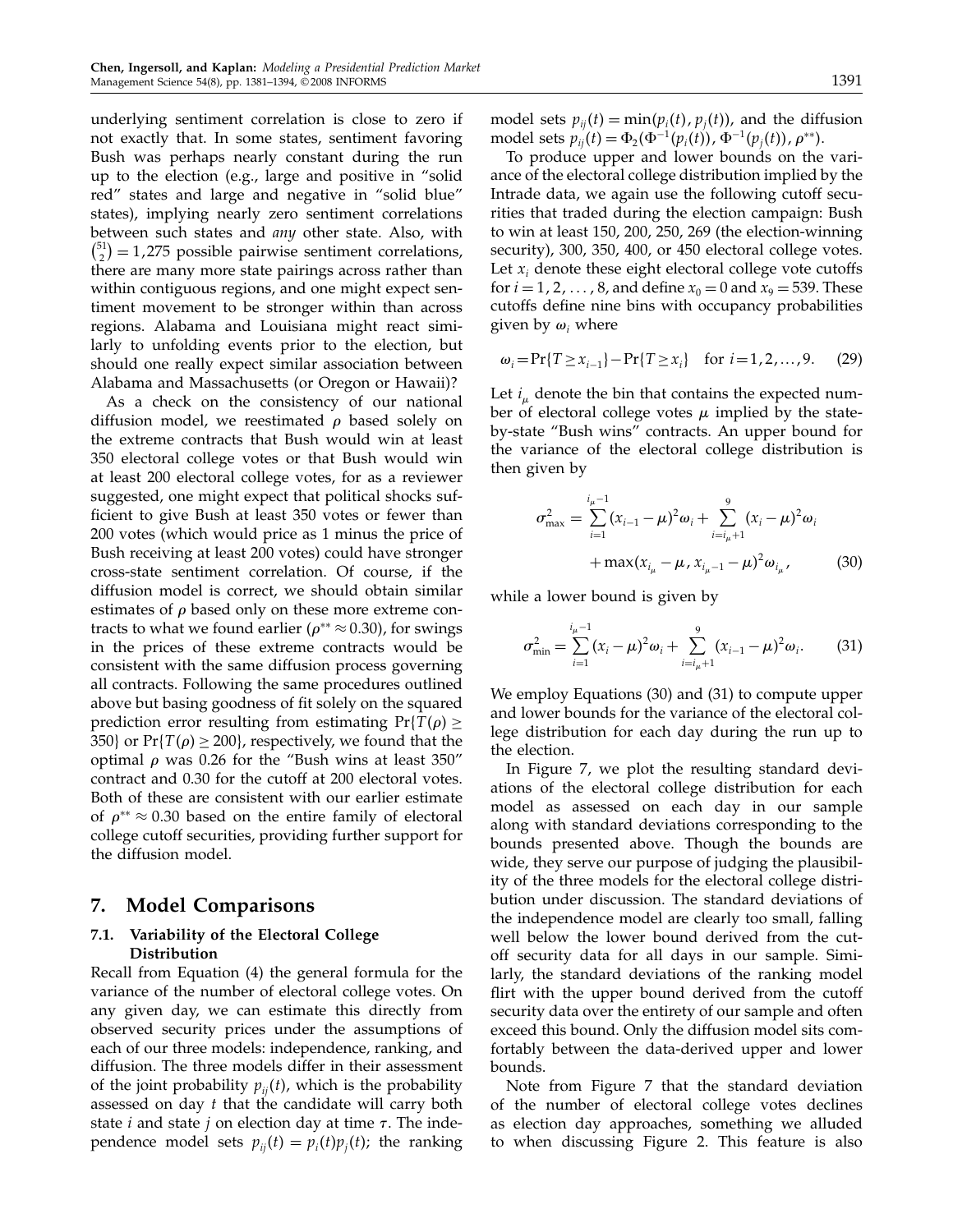



consistent with the diffusion model: Equation (18) shows that under the diffusion model, as election day approaches, the conditional variance of electionday sentiment dissipates in all states (as there is less time for new sentiment-shifting information to be revealed). This pushes  $p_i(t)$ , the probability of winning in state  $i$  evaluated at time  $t$ , toward either zero or one (depending on whether the sentiment  $z_i(t)$  is positive or negative), which in turn reduces the variability of the electoral college distribution.

## 7.2. Model Comparisons: Predicting the National Election

Now we compare the diffusion, independence, and ranking models on their ability to aggregate statewinning probabilities into the probability that Bush will win the presidential election. Recall that this probability can be determined for the independence model by calculating the exact probability distribution of T from Equation (10); for the ranking model this probability is given by Equation (14). For the diffusion model, we refer to our simulations, discussed earlier, and estimate the probability that Bush will win the election using Equation (27); that is, we set

Pr(Bush Wins)

$$
= \widehat{\Pr} \{ T(\rho^{**}) \ge 269 \} = \frac{1}{n} \sum_{r=1}^{n} 1_{\{ T^r(\rho^{**}) \ge 269 \}}. \tag{32}
$$

In Figure 8, we plot the differences between the probabilities each model assigns to Bush winning the election, given each day's observed state prices and



#### Figure 8 Prediction Errors for the Probability Bush Wins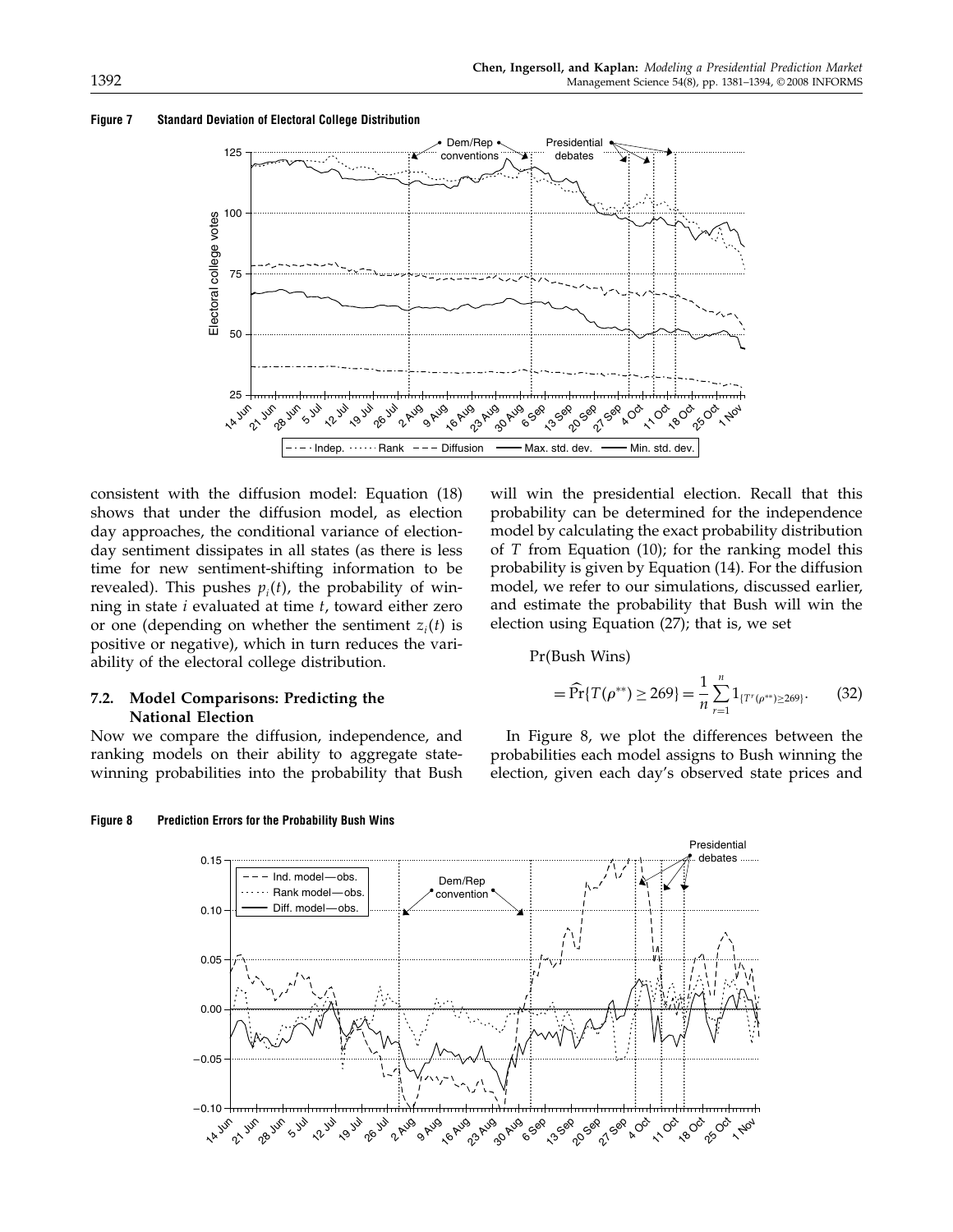the observed price of the "Bush to win the U.S. presidency contract" traded on that day. Figure 8 shows clearly that both the ranking model and the diffusion model perform much better than the independence model at replicating the price of the "Bush win" contract over time. Note how the independence model's underestimation of the variability in the electoral college distribution leads it to overreact to upward and downward trends in the market. Because the probability of winning the presidency is a threshold (or "tail") probability, as the expected number of electoral college votes crosses 269, the concentrated probability mass near the mean for the independence model pushes the probability of receiving at least 269 votes much higher than what results from the relatively more diffuse distributions derived from the ranking and diffusion models (recall that all three models are constrained to produce the same expected number of electoral college votes as implied by the state-by-state "Bush win" contracts each day).

Focusing on the diffusion and ranking models, Figure 8 makes clear that although both models typically produce win probabilities within 5 cents of the trading price on the "Bush win" security, the ranking model provides a much better match to the data, especially during the period July 20 through mid-September. During this period, the diffusion model predicted that Bush would win the presidency with probability lower than 1/2 although both the ranking model and the observed price stay comfortably above  $1/2$ . During this period, the expected number of electoral college votes for Bush,  $E(T)$ , consistently fell below 269, even though the price of the "Bush win" contract was trading above 50 cents, implying a win probability in excess of 50%. These two predictions can be consistent with each other, but only if the distribution of electoral votes for Bush has a thicker lower than upper tail (e.g., if the mean is less than the median). Our best fitting "constant rho" diffusion model with  $\rho^{**} = 0.30$  does not produce such a distribution, so even though our diffusion model produces a better match to the overall electoral college distribution than the ranking model (which is also a diffusion model but with  $\rho = 1$ ), perhaps surprisingly the ranking model does a better (in fact astonishingly good) job at matching the observed price on the presidential win security. Indeed, as Fair (2007) reports, the ranking model correctly identified all states that actually voted for or against President Bush while fingering Ohio as the pivotal state in the 2004 election (recall that Bush won the election with 286 electoral votes).

## 8. Conclusion

With prediction markets gaining popularity, it is important to understand their behavior. The presidential election provides a useful test case, for to be useful, the pricing of the various securities traded must be internally consistent. We began by establishing simple probabilistic relationships among the key securities traded in this market, namely, the prices on the state-by-state "Bush wins" contracts and the prices on electoral cutoff securities of the form "Bush wins at least  $x$  electoral college votes," which includes the election-winning security of garnering at least 269 electoral college votes. We then showed that the observed prices for the state-by-state contracts are reasonably consistent with the prices on the electoralcutoff securities by interpreting the latter as points along the survivor distribution of the total number of electoral college votes.

After reporting two benchmark models already in the literature—Kaplan and Barnett's independence model and Fair's ranking model—we developed a new diffusion model that nests both of these. The diffusion model suggests in a simple way how the prediction market incorporates new information over time to revise the estimated probabilities of Bush winning each state. We fit this model to the electoral college distribution implied by the electoral-cutoff security prices and discovered that the underlying "sentiments" implied by the market data were correlated across different states.

Our estimate of  $\rho = 0.30$  stands in contrast to the extreme correlations of zero implied by the independence model and one implied by the ranking model. Indeed, we showed that the variance of the electoral college distribution resulting from the independence model always fell below a lower bound based solely on the market data during the run up to the election, and the ranking model produced a variance that flirted with the upper bound over this same time period. Our best fitting diffusion model produced a variance that fell comfortably within the upper and lower bounds throughout the entire sample period. With regard to pricing the presidential win security, we showed that as a consequence of ignoring the correlation in sentiment across states, the independence model overreacted to upward and downward swings in the market-implied expected number of electoral college votes for Bush, which in turn led to over- and underestimates of the probability of Bush winning the election over time. The ranking and best fitting diffusion models provided much better matches to the observed price on the presidential win security, though perhaps surprisingly the ranking model provided a much closer match to the observed price in spite of the fact that the diffusion model provided a better fit to the overall electoral college distribution.

One could certainly provide improvements to the models attempted here—for example, one could return to the diffusion model but allow a more general correlation structure to capture differentially related